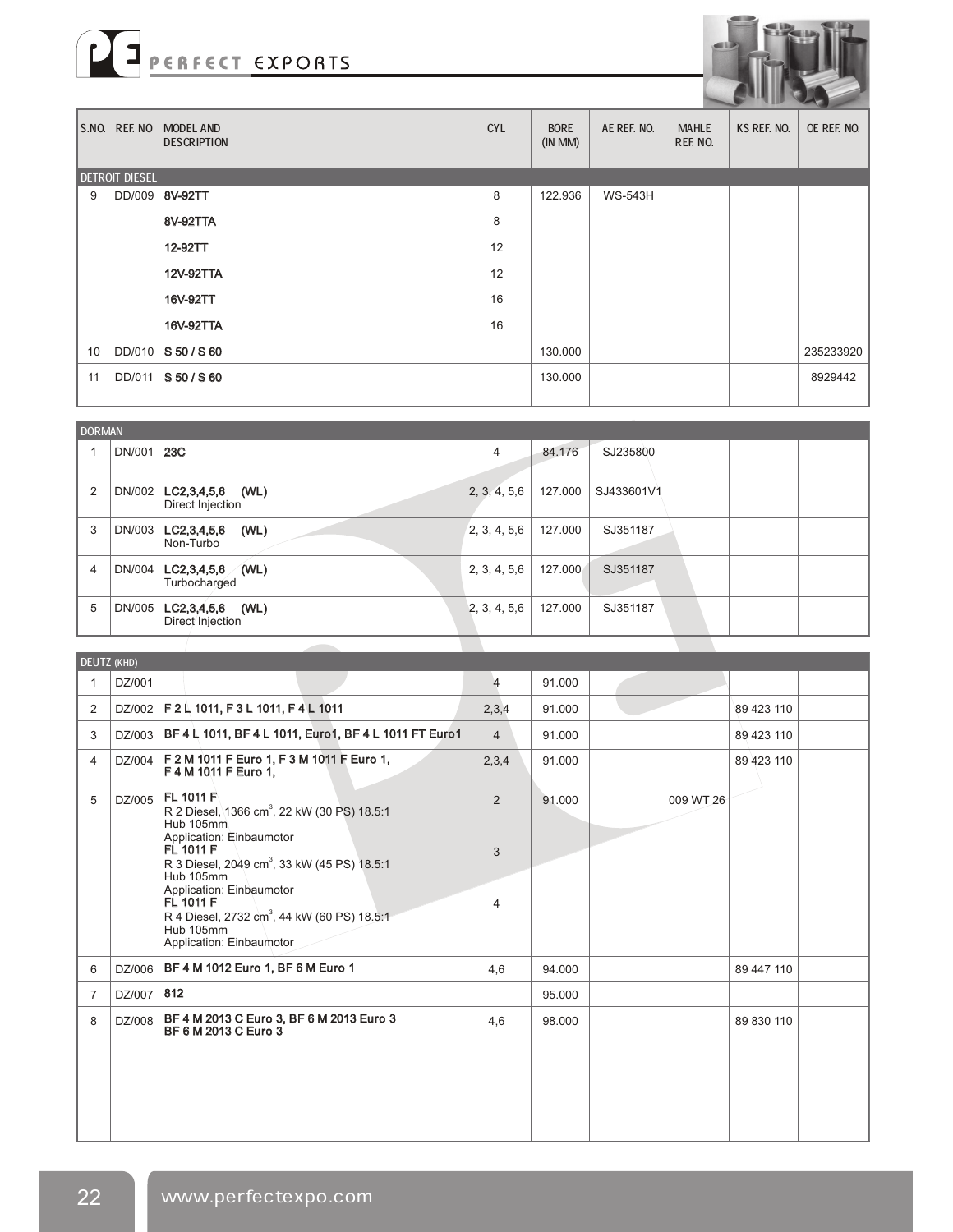



|                  | S.NO. REF. NO | <b>MODEL AND</b><br><b>DESCRIPTION</b>                                                                                                                                                                                                                                                                                                                                                                                                                                                                                                                                                                                                                                                                                                                                                                                                                       | <b>CYL</b>            | <b>BORE</b><br>$(IN$ MM $)$ | AE REF. NO. | <b>MAHLE</b><br>REF. NO. | KS REF. NO.              | oe ref. No. |
|------------------|---------------|--------------------------------------------------------------------------------------------------------------------------------------------------------------------------------------------------------------------------------------------------------------------------------------------------------------------------------------------------------------------------------------------------------------------------------------------------------------------------------------------------------------------------------------------------------------------------------------------------------------------------------------------------------------------------------------------------------------------------------------------------------------------------------------------------------------------------------------------------------------|-----------------------|-----------------------------|-------------|--------------------------|--------------------------|-------------|
|                  | DEUTZ (KHD)   |                                                                                                                                                                                                                                                                                                                                                                                                                                                                                                                                                                                                                                                                                                                                                                                                                                                              |                       |                             |             |                          |                          |             |
| 9                | DZ/009        | F1L511D<br>Motor Diesel, 825 cm <sup>3</sup> , 13 kW (17.5 PS)<br>Application: Einbaumotor<br>F2L511D<br>R 2 Diesel, 1650 cm <sup>3</sup> , 26 kW (35 PS)<br>Application: Einbaumotor                                                                                                                                                                                                                                                                                                                                                                                                                                                                                                                                                                                                                                                                        | 1<br>2                | 100.000                     |             | 099 WR 20                |                          |             |
| 10               | DZ/010        | F3L912D<br>R 3 Diesel, 2826 cm <sup>3</sup> , 34 kW (46 PS), 17:1<br>Application: D 4000/A, D 4506/A, D 5006/A,<br>D 5206/A, 2002/A, D 4007, D 4507, D 4897,<br>D 5207, DX 50, DX 55, DX 3.20, DX 3.30                                                                                                                                                                                                                                                                                                                                                                                                                                                                                                                                                                                                                                                       | 3                     | 100.000                     |             | 099 WR 08<br>099 WR 28   |                          |             |
| 11               | DZ/011        | F2L912D<br>R 2 Diesel, 1884 cm <sup>3</sup> , 21-28 kW (29-38 PS), 17:1<br>Application: D 2506, D 3006, D 3607, DX 36<br>F3L912D<br>R 3 Diesel, 2826 cm <sup>3</sup> , 26-43 kW (35-58.5 PS), 17:1<br>Application: D 4006/A, D 4505/A, D 4506/A, D 5006/A,<br>D 5206/A, 2002/A, D 4007, D 4507, D 4897.<br>D 5207, DX 50, DX 55, DX 3.20, DX 3.30<br>F4L912D<br>R 4 Diesel, 3768 cm <sup>3</sup> , 43-59 kW (58-80 PS), 17:1<br>Application: D 5506/A, D 6006/A, D 6206/A, D 6806/A,<br>D 7006/A, D 7206/A, 2003/A, 2003/S, 2004,<br>D 7007, D 7207, DX 4.10, DX 750<br>F5L912D<br>R 5 Diesel, 4712 cm <sup>3</sup> , 63-74 kW (86-101 PS), 17:1<br>Application: DX 85, DX 90<br>F6L912D<br>R 6 Diesel, 5652 cm <sup>3</sup> , 59-82 kW (80-112 PS), 17:1<br>Application: 2005, D 10006/A, D 7506/A, D 8006/A<br>D 9006/A, D 9009/A, DX 110, DX 120, DX 6.10 | 2<br>3<br>4<br>5<br>6 | 100.000                     |             | 099 WR 08<br>099 WR 28   | 89 005 210<br>89 495 110 |             |
| 12 <sup>12</sup> | DZ/012        | F3L913D<br>R 3 Diesel, 3060 cm <sup>3</sup> , 45 kW (61 PS), 17:1<br>Application: Einbaumotor<br>F4L913D<br>R 4 Diesel, 4086 cm <sup>3</sup> , 55 kW (75 PS), 17:1<br>Application: Einbaumotor                                                                                                                                                                                                                                                                                                                                                                                                                                                                                                                                                                                                                                                               | 3<br>4                | 102.000                     |             | 099 WR 29                |                          |             |
| 13               | DZ/013        | F3L913D, F3L913H, F3L913M<br>R 3 Diesel, 3060 cm <sup>3</sup> , 42-45 kW (57-61 PS), 17:1<br>Application: D 6007, DX 3.50<br>F4L913<br>R 4 Diesel, 4086 cm <sup>3</sup> , 55-64 kW (75-87 PS), 17:1<br>Application: D 7807, DXY 3.90, DXY 80<br>F4L913H, F4L913M<br>R 4 Diesel, 4086 cm <sup>3</sup> , 55-64 kW (75-87 PS), 17:1<br>Application: D 7807, DXY 3.90, DXY 80<br>F6L913H, F6L913M<br>R 6 Diesel, 6128 cm <sup>3</sup> , 81-96 kW (110-131 PS), 17:1<br>Application: D 7807, DX 120, DX 3.50, DX 3.90, DX 6.30                                                                                                                                                                                                                                                                                                                                    | 3<br>4<br>6           | 102.000                     |             | 099 WR 29                |                          |             |
| 14               | DZ/014        | F4L913<br>R 4 Diesel, 4086 cm <sup>3</sup> , 18:1<br>Application: Einbaumotor<br>F6L913D<br>R 6 Diesel, 6128 cm <sup>3</sup> , 18:1<br>Application: Einbaumotor                                                                                                                                                                                                                                                                                                                                                                                                                                                                                                                                                                                                                                                                                              | 4<br>6                | 102.000                     |             | 099 WR 29                |                          |             |
| 15 <sup>1</sup>  | DZ/015        | F4L913<br>R 4 Diesel, 4086 cm <sup>3</sup> , 18.9:1<br>Application: Einbaumotor<br>F6L913D<br>R 6 Diesel, 6128 cm3, 18.9:1<br>Application: Einbaumotor                                                                                                                                                                                                                                                                                                                                                                                                                                                                                                                                                                                                                                                                                                       | 4<br>6                | 102.000                     |             | 099 WR 29                |                          |             |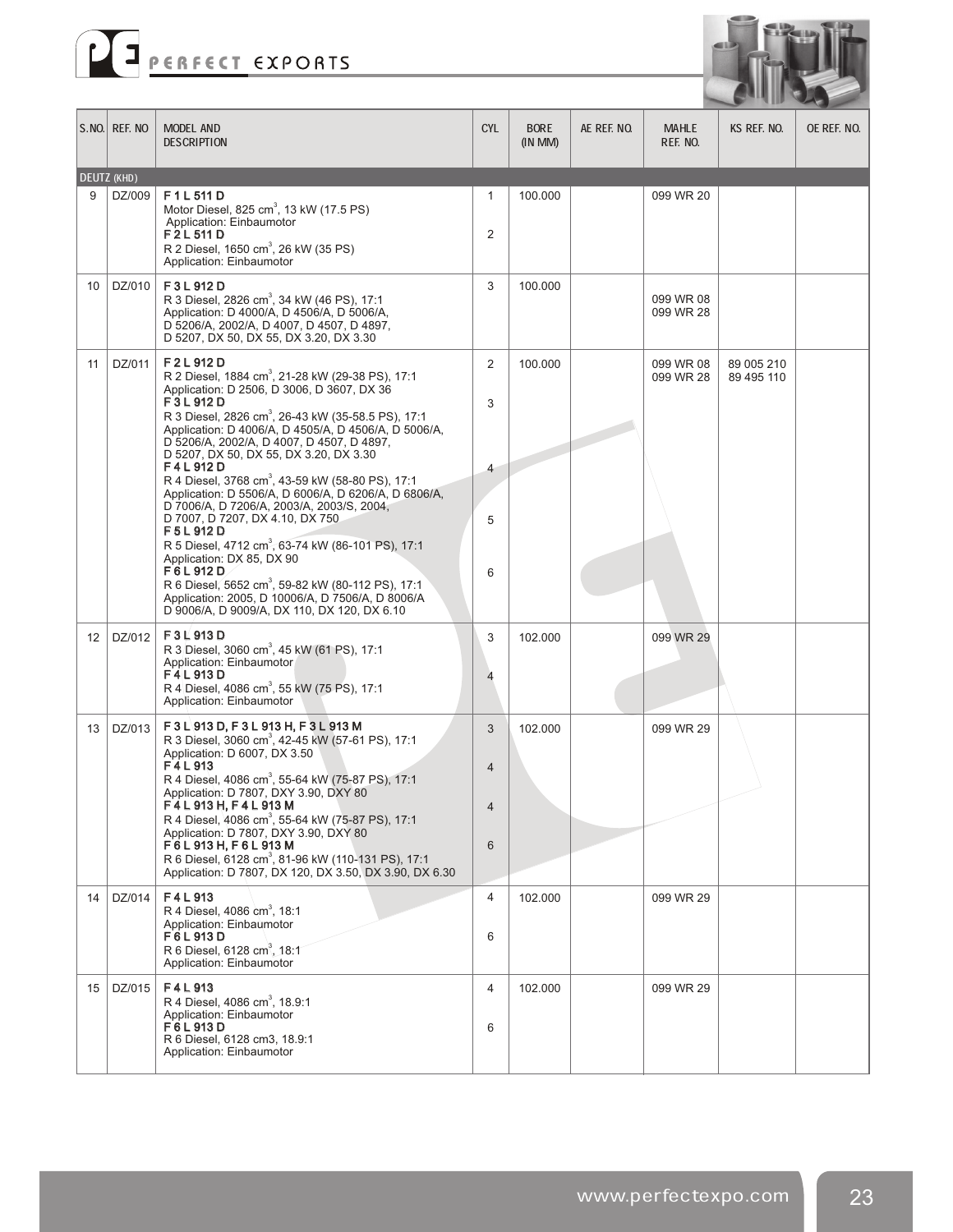



|    | $S.NO.$ Ref. No | <b>MODEL AND</b><br><b>DESCRIPTION</b>                                                                                                                                                                                                                                                                                                                                                                                                                                                                                                                                                                        | <b>CYL</b>                                                      | <b>BORE</b><br>(INMM) | AE REF. NO. | <b>MAHLE</b><br>REF. NO.     | KS REF. NO. | OE REF. NO. |
|----|-----------------|---------------------------------------------------------------------------------------------------------------------------------------------------------------------------------------------------------------------------------------------------------------------------------------------------------------------------------------------------------------------------------------------------------------------------------------------------------------------------------------------------------------------------------------------------------------------------------------------------------------|-----------------------------------------------------------------|-----------------------|-------------|------------------------------|-------------|-------------|
|    | DEUTZ (KHD)     |                                                                                                                                                                                                                                                                                                                                                                                                                                                                                                                                                                                                               |                                                                 |                       |             |                              |             |             |
| 16 | DZ/016          | <b>BF4L913</b><br>R 4 Diesel, 4086 cm <sup>3</sup> , 64 kW (87 PS), 18:1<br>Application: Einbaumotor<br><b>BF4L913</b><br>R 4 Diesel, 4086 cm <sup>3</sup> , 64-92 kW (87-125 PS), 18:1<br>Application: DX 4.70, DX 80.90<br>BF 6 L 913, BF 6 L 913 C<br>R 6 Diesel, 6129 cm <sup>3</sup> , 131 kW (178 PS), 15.5:1<br>Turbo, LLK<br>Application: M 30 M 8 FL, 13006 A, M 160 L 81,<br>M 160 M 13 FL, M 168 M 8 FLL                                                                                                                                                                                           | $\overline{4}$<br>$\overline{4}$<br>6                           | 102.000               |             | 099 WR 27                    |             |             |
| 17 | DZ/017          | <b>BF4L913C</b><br>R 4 Diesel, 4086 cm <sup>3</sup> , 64 kW (87 PS), 18:1<br>Application: Einbaumotor                                                                                                                                                                                                                                                                                                                                                                                                                                                                                                         | 4                                                               | 102.000               |             | 099 WR 29                    |             |             |
| 18 | DZ/018          | <b>BF4L913T</b><br>R 4 Diesel, 4086 cm <sup>3</sup> , 60-78 kW (82-106 PS), 15.5:1<br>Application: DX 4.50, DX 86<br><b>BF6L913T</b><br>R 6 Diesel, 6128 cm <sup>3</sup> , 95.5-99 kW (130-135 PS), 15.5:1<br>Application: Einbaumotor                                                                                                                                                                                                                                                                                                                                                                        | $\overline{4}$<br>6                                             | 102.000               |             | 099 WR 29                    |             |             |
| 19 | DZ/019          | F6L913D<br>R 6 Diesel, 6128 cm <sup>3</sup> , 81-96 kW (110-132 PS), 17:1<br>Application: D 7807, DX 120, DX 3.50, DX 3.90, DX 6.30                                                                                                                                                                                                                                                                                                                                                                                                                                                                           | $6\phantom{1}$                                                  | 102.000               |             | 099 WR 29                    |             |             |
| 20 | DZ/020          | TD 226-6                                                                                                                                                                                                                                                                                                                                                                                                                                                                                                                                                                                                      | 6                                                               | 105.000               |             | 88 635 190 S/F<br>89 197 110 |             |             |
| 21 | DZ/021          | A 2 L 514, F 2 L 514<br>R 2 Diesel, 2660 cm <sup>3</sup> , 22 kW (30 PS)<br>Application: Einbaumotor<br>F1L514<br>Motor Diesel<br>Application: Einbaumotor<br>F12L614<br>V 12 Diesel<br>Application: Einbaumotor<br>F3L514<br>R 3 Diesel, 3990 cm <sup>3</sup> , 33 kW (45 PS)<br>Application: Einbaumotor<br>F4L514<br>R 4 Diesel, 5322 cm <sup>3</sup> , 44-63 kW (60-86 PS)<br>Application: Einbaumotor<br>F6L514<br>V 6 Diesel<br>Application: Einbaumotor<br>F6L614<br>V 6 Diesel, 7980 cm <sup>3</sup> , 92 kW (125 PS)<br>Application: Einbaumotor<br>F8L614<br>V 8 Diesel<br>Application: Einbaumotor | $\overline{2}$<br>1<br>12<br>3<br>$\overline{4}$<br>6<br>6<br>8 | 110.000               |             | 101 WR 02                    |             |             |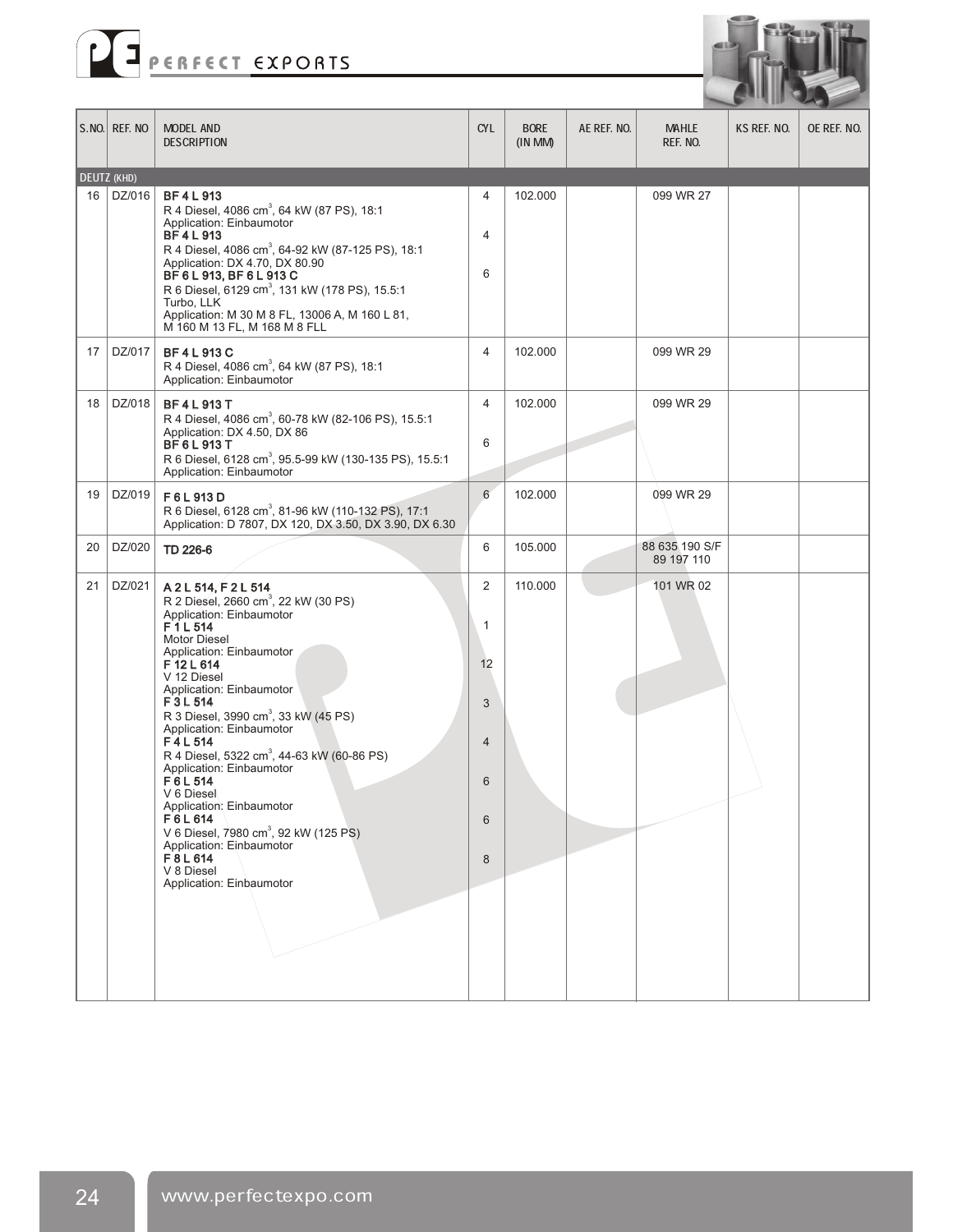



|    | S.NO. REF. NO      | MODEL AND<br><b>DESCRIPTION</b>                                                                                                                                      | <b>CYL</b> | <b>BORE</b><br>$(IN$ MM $)$ | AE REF. NO. | <b>MAHLE</b><br>REF. NO. | KS REF. NO.              | OE REF. NO. |
|----|--------------------|----------------------------------------------------------------------------------------------------------------------------------------------------------------------|------------|-----------------------------|-------------|--------------------------|--------------------------|-------------|
|    | <b>DEUTZ (KHD)</b> |                                                                                                                                                                      |            |                             |             |                          |                          |             |
| 22 | DZ/022             | F 10 L 413 L<br>V 10 Diesel, 14700 cm <sup>3</sup> , 198-225 kW (269-306 PS), 18.5:1<br>Application: Einbaumotor<br>F12L413L                                         | 10<br>12   | 120.000                     |             | 101 WR 09                |                          |             |
|    |                    | V 12 Diesel, 17640 cm <sup>3</sup> , 269-367 kW (366-499 PS), 18.5:1<br>Application: 270 D, 310 D, 340 D<br>F6L413L                                                  | 6          |                             |             |                          |                          |             |
|    |                    | V 6 Diesel, 8820 cm <sup>3</sup> , 137 kW (186 PS), 18.5:1<br>Application: Einbaumotor<br>F8L413L                                                                    | 8          |                             |             |                          |                          |             |
|    |                    | V 8 Diesel, 11760 cm <sup>3</sup> , 179 kW (243 PS), 18.5:1<br>Application: Einbaumotor                                                                              | 6          |                             |             |                          |                          |             |
|    |                    | A6L413<br>V 6 Diesel, 8480 cm <sup>3</sup> , 120-130 kW (163-177 PS), 18:1<br>Application: 120, 170                                                                  |            |                             |             |                          |                          |             |
| 23 | DZ/023             | F10L413F<br>V 10 Diesel, 15945 cm <sup>3</sup> , 235 kW (320 PS), 18:1                                                                                               | 10         | 125.000                     |             | 101 WR 11<br>101 WR 13   | 89 030 110<br>89 384 110 |             |
|    |                    | Application: Einbaumotor<br>F12L413F<br>V 12 Diesel, 19140 cm <sup>3</sup> , 282 kW (384 PS), 18:1                                                                   | 12         |                             |             |                          |                          |             |
|    |                    | Application: 192 M 14 FL, 256 D 16 AK, 256 D 16 FL<br>256 M 19 FL, 256 M 22 FLL, 256 D 26 AK, 256 D 26 U<br>260 T 117, 260 L 117, 320 M 16 FSL, 320 D 16FS, 320 D 19 |            |                             |             |                          |                          |             |
|    |                    | AK, 320 D 19 FAK, 320 M 19 FLL, 320 D 26 AK<br>M 2000 R 106, M 2000 R 113, M 2000 R 119, M 260 TR 117,<br>M 320 D 16 FSL, 256 D 16 K<br>F4L413F, F4L413FR, F4L413R   | 4          |                             |             |                          |                          |             |
|    |                    | R 4 Diesel, 6378 cm <sup>3</sup> , 83-94 kW (113-128 PS), 18:1<br>Application: Einbaumotor                                                                           | 5          |                             |             |                          |                          |             |
|    |                    | F 5 L 413 F, F 5 L 413 FR,<br>R 5 Diesel, 7976 cm <sup>3</sup> , 109-118 kW (148-160 PS), 18:1<br>Application: Einbaumotor                                           | 6          |                             |             |                          |                          |             |
|    |                    | F6L413F, F6L413FR,<br>R 6 Diesel, 9572 cm <sup>3</sup> , 113-141 kW (154-192 PS), 18:1<br>Application: Einbaumotor                                                   | 8          |                             |             |                          |                          |             |
|    |                    | F8L413F<br>V 8 Diesel, 12763 cm <sup>3</sup> , 173-188 kW (256-256 PS), 18:1<br>Hub 130mm                                                                            |            |                             |             |                          |                          |             |
|    |                    | Application: Einbaumotor<br>F 5 L 413 FRW<br>R 5 Diesel, 19:1                                                                                                        | 5          |                             |             |                          |                          |             |
|    |                    | Application: Einbaumotor<br>F 6 L 413 FRW<br>R 6 Diesel, 121 kW (165 PS), 19:1<br>Application: Einbaumotor                                                           | 6          |                             |             |                          |                          |             |
| 24 | DZ/024             | F 10 L 413 FW<br>V 10 Diesel, 188-202 kW (256-275 PS)<br>Application: Einbaumotor                                                                                    | 10         | 125.000                     |             | 101 WR-11<br>101 WR 13   | 89 030 110<br>89 384 110 |             |
|    |                    | F 12 L 413 FW<br>V 12 Diesel, 225-243 kW (306-330 PS)<br>Application: Einbaumotor                                                                                    | 12         |                             |             |                          |                          |             |
|    |                    | F6L413 FW<br>V 6 Diesel, 112-121 kW (152-165 PS)<br>Application: Einbaumotor                                                                                         | 6          |                             |             |                          |                          |             |
|    |                    | F 8 L 413 FW<br>V 8 Diesel, 150-162 kW (204-220-PS)<br>Application: Einbaumotor                                                                                      | 8          |                             |             |                          |                          |             |
|    |                    |                                                                                                                                                                      |            |                             |             |                          |                          |             |
|    |                    |                                                                                                                                                                      |            |                             |             |                          |                          |             |
|    |                    |                                                                                                                                                                      |            |                             |             |                          |                          |             |